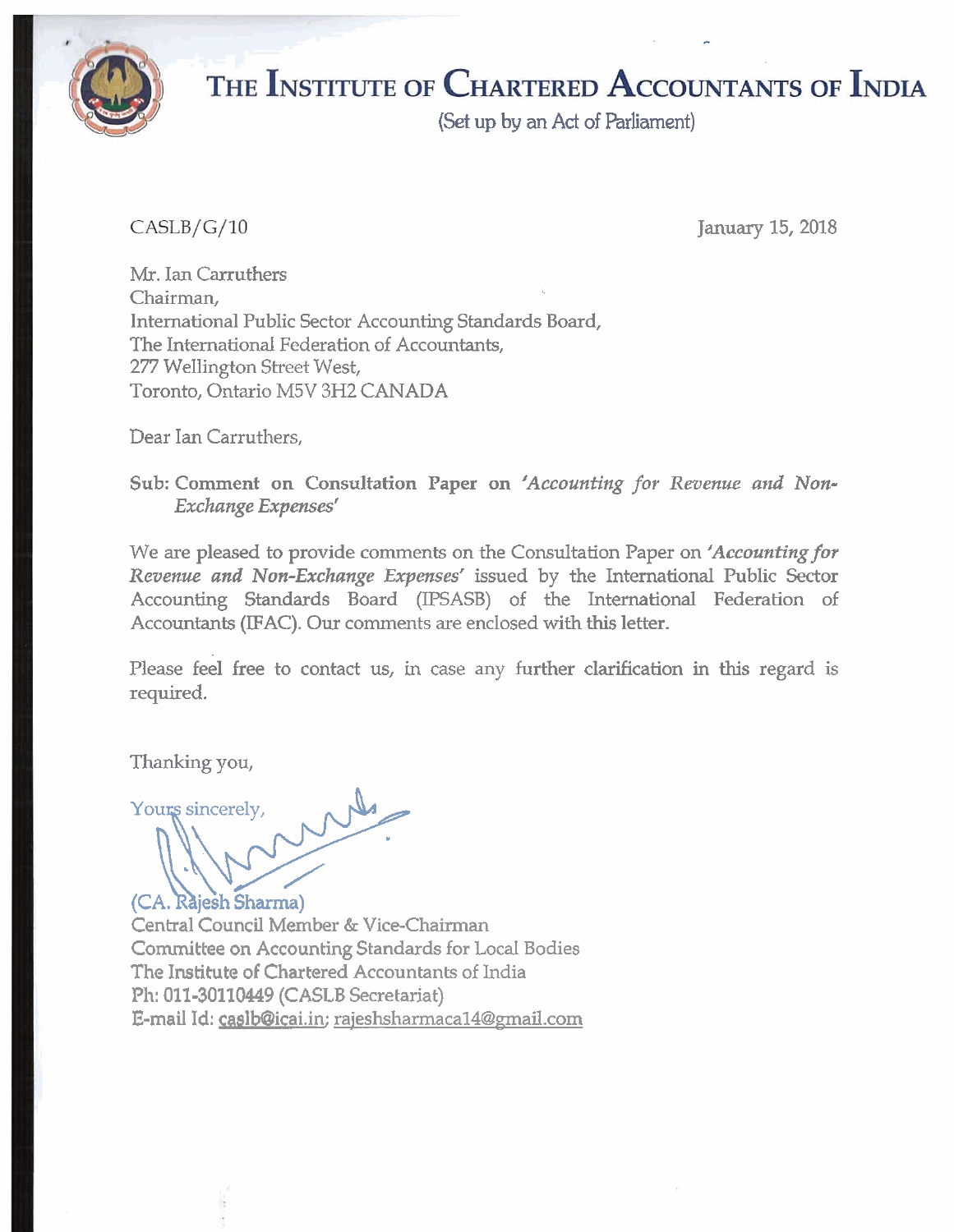

(Set up by an Act of Parliament)

### Comments on the Consultation Paper issued by IPSASB on 'Accounting for Revenue and Non-Exchange Expenses'

Preliminary View **1** 

The IPSASB considers that it is appropriate to replace IPSAS 9, *Revenue from Exchange Transactions,* and IPSAS **11,** *Construction Contracts* with an IPSAS primarily based on IFRS **15,** *Revenue from Contracts with Customers.* Such *an*  IPSAS will address Category C transactions that:

- (a) Involve the delivery of promised goods or services to customers as defined in IFRS **15:** and
- (b) Arise from a contract (or equivalent binding arrangement) with a customer which establishes performance obligations.

Do you agree with the IPSASB's Preliminary View **I?** If not, please give your reasons.

### ICAI's View:

Yes, we agree with the IPSASB's preliminary view. An IPSAS based on IFRS 15 would be more appropriate for 'Category C' transactions (Exchange Transactions) in place of IPSAS 9 and IPSAS 11. . . **I L** .- . **A- <sup>w</sup>**

Because Category A revenue transactions do not contain any performance obligations or stipulations, the IPSASB considers that these transactions will need to be addressed in an updated IPSAS 23.

Do you agree with the IPSASB's Preliminary View **2?** If not, please give your reasons.

### ICAI's View:

Yes, we agree as the transactions categorised as  $'A'$  do not have any performance obligation. A separate Standard should be there to deal with such transactions. As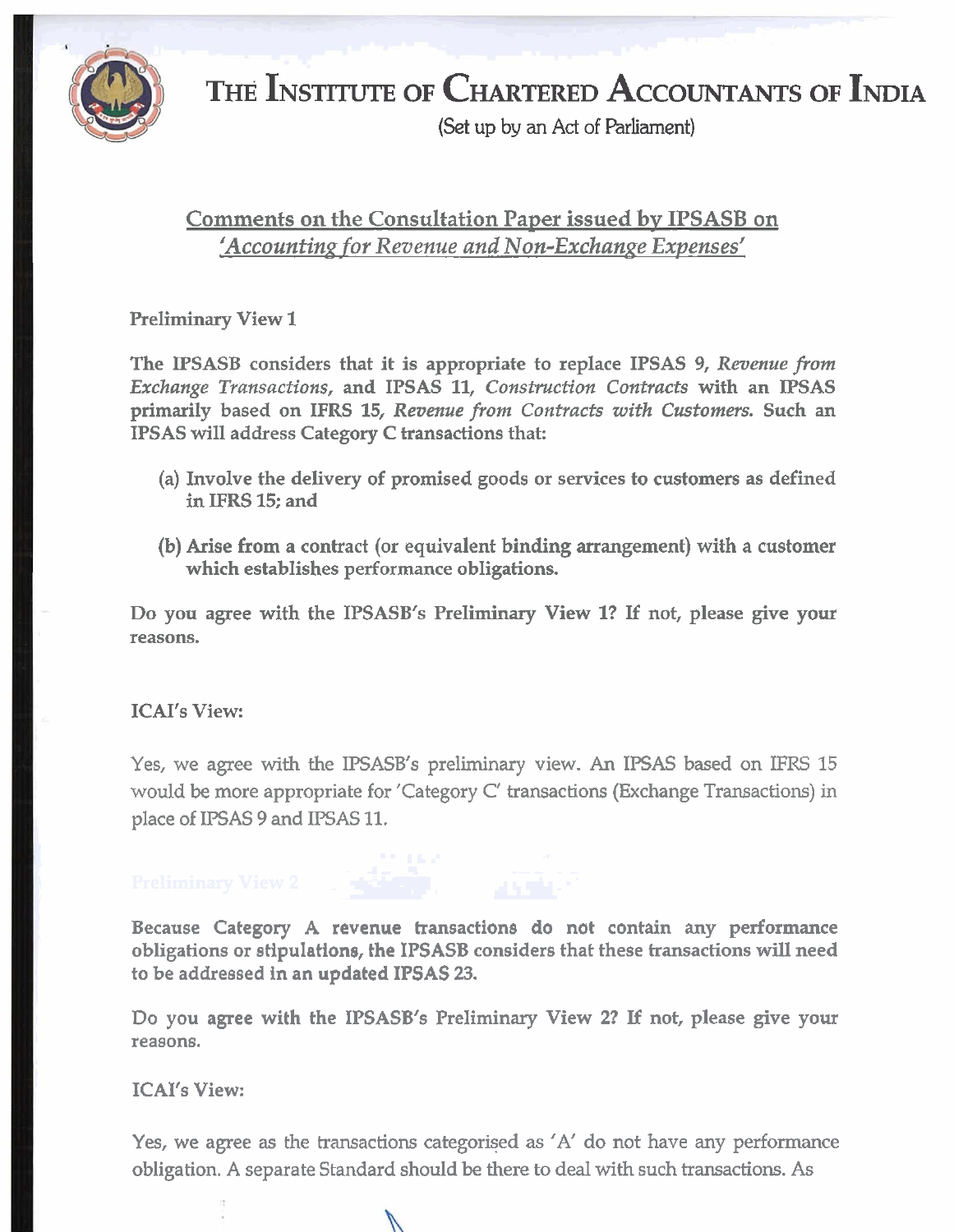

(Set **up** by an **Act** of Parliament)

few issues have been identified in the existing IPSAS 23, updating the same appears logical for prescribing the accounting treatment for 'Category A' transactions.

### Specific Matter for Comment 1

Please provide details of the issues that you have encountered in applying IPSAS 23, together with an indication of the additional guidance you believe is needed in an updated IPSAS 23 for:

- (a) Social contributions; and/or
- (b) Taxes with long collection periods.

If you believe that there are further areas where the IPSASB should consider providing additional guidance in an updated IPSAS 23, please identify these and provide details of the issues that you have encountered, together with an indication of the additional guidance you believe is needed.

### ICAI's View:

In India, Government Accounting is on cash basis. Only a few pilot studies have been conducted in Government Departments for conversion from cash basis of accounting to accrual basis of accounting and some Urban Local Bodies (Local Governments) have shifted from cash to accrual basis of accounting which are also at a very nascent stage. For Government Accounting, any accrual based Accounting Standards/ IPSASs are yet to be implemented in India. Accordingly, in the absence of practical implementation of IPSASs, the areas that are further required to be dealt in IPSAS 23 have not been identified.

However, we seek one clarification whether "Deferred collection of taxes" i.e. collection of taxes which is deferred beyond the current period, would be different from the "Taxes with long collection period". In case both terminologies have different connotations, we suggest to cover the accounting in respect of "Deferred collection of taxes" also in the IPSAS 23.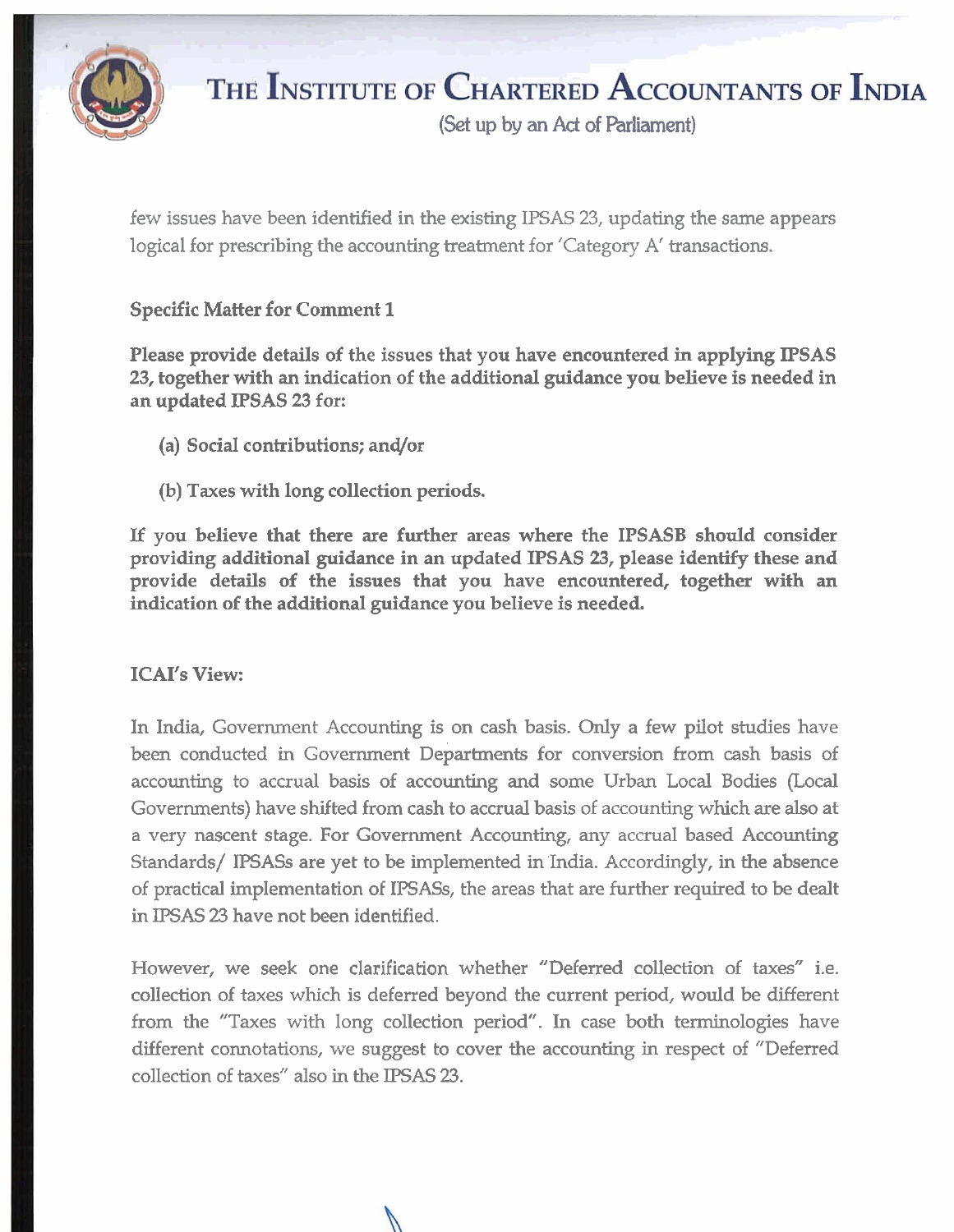

 $\mathbf{u}$ 

 $nC$  $S$ 

 $\mathfrak{r}$ 

 $e^{t}$  $\dot{M}$ ire

 $(b)$  $\mathfrak{c}$  $n($ 

on re

ala

# **THE INSTITUTE OF CHARTERED ACCOUNTANTS OF INDIA**

**(Set up** by an **Act** of Parliament)

Preliminary View 3

The IPSASB considers that Category B transactions should be accounted for using the Public Sector Performance Obligation Approach.

Do you agree with the IPSASB's Preliminary View **3?** If not, please give your reasons.

### ICAI's View

We do not agree with the view that 'Category B' transactions should be accounted for using the Public Sector Performance Obligation Approach due to the following reasons:

- Performance obligation approach does not seem to be appropriate for 'Category B' transactions, as the transactions with only time requirement do not have any performance obligation.
- 'Category B' transactions are non-exchange by nature. Distinction of exchange  $\qquad \qquad \bullet$ and non-exchange assumes great importance in Government Sector and any other classification will make it complicated and confusing to understand.
- As 'Category B' transactions are non-exchange transactions, the accounting  $\bullet$ for the same can be dealt with in updated IPSAS 23.

### Specific Matter for Comment **2**

The IPSASB has proposed broadening the requirements in the **IFRS** 15 five-step approach to facilitate applying a performance obligation approach to Category B transactions for the public sector. These five steps are as follows:

- Step 1 Identify the binding arrangement (paragraphs **4.29 4.35);**
- Step **2**  Identify the performance obligation (paragraphs **4.36 4.46);**
- Step **3**  Determine the consideration (paragraphs **4.47 4.50);**
- Step **4**  Allocate the consideration (paragraphs **4.51 4.54);** and
- Step **5** -Recognize revenue (paragraphs **4.55**  4.58).

Do you agree with the proposals on how each of the IFRS 15 five-steps could be broadened? If not, please explain your reasons.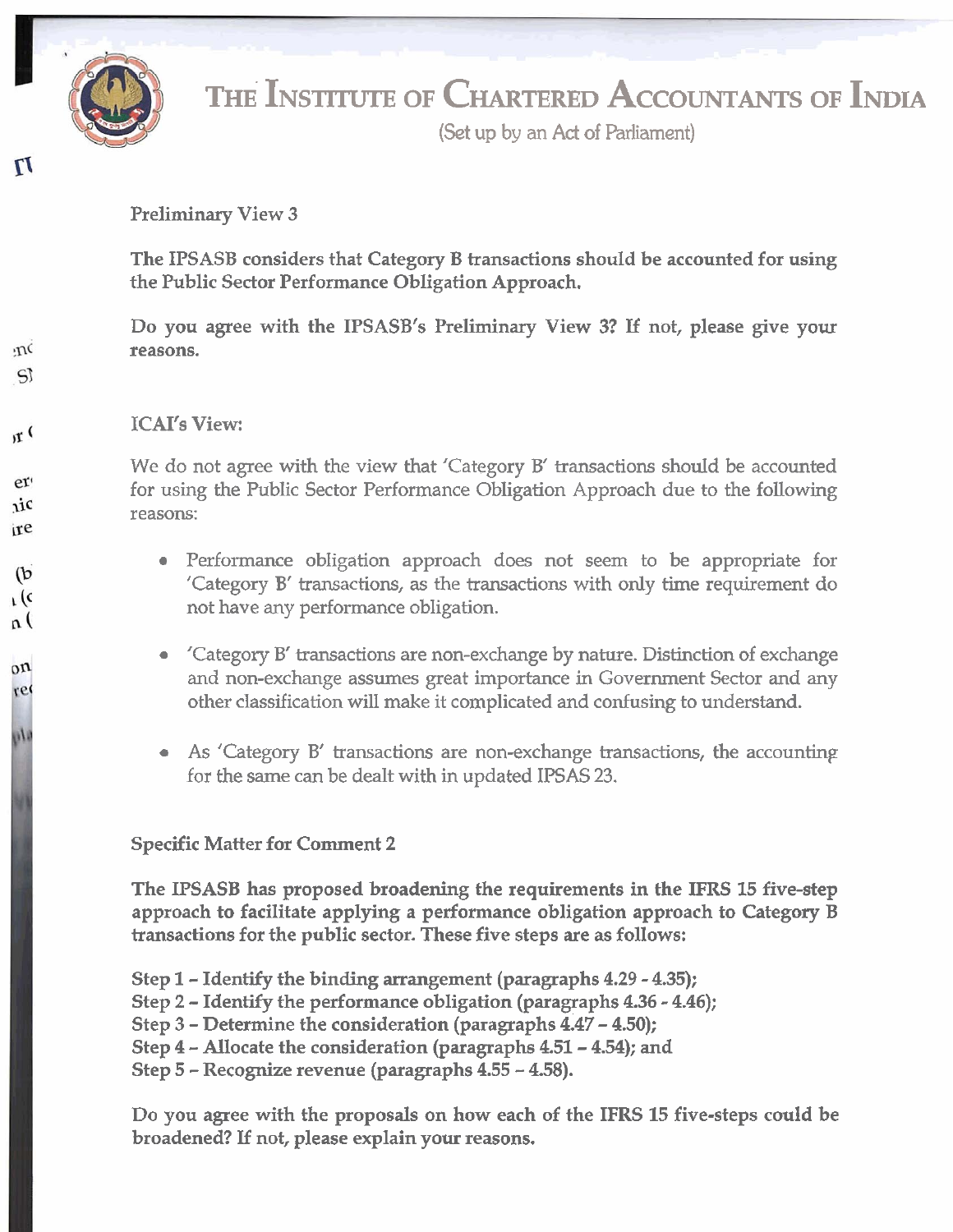

**(Set up** by an Act of Parliament)

### ICAI's View:

We do not recommend PSPOA for 'Category B' transactions. (please refer our reply to PV 3 (above) and SMC 3 (below))

Specific Matter for Comment 3

If the IPSASB were to implement Approach 1 and update IPSAS 23 for Category B transactions, which option do you favor for modifying IPSAS 23 for transactions with time requirements (but no other stipulations):

- (a) Option (b) Require enhanced display/disclosure;
- (b) Option (c) Classify time requirements as a condition;
- (c) Option (d) Classify transfers with time requirements as other obligations; or
- (d) Option (e) Recognize transfers with time requirements in net assets/equity and recycle through the statement of financial performance.

Please explain your reasons.

### ICAI's View:

In our view, option (b) 'Require enhanced display/ disclosure for transactions with time *requirements'* of Approach *1* - The *Exchnnge/ Non-Exclznnge Approach* **6** *Update IPSAS 23* seems appropriate to apply for 'Category B' revenue transactions. Though this option will not lead to any change in existing accounting of such transactions but would provide information indicating the time-frame over which the resource provider intends the transfer to be used, through notes disclosures and/or a disaggregation of revenue in the Statement of Financial Performance which will meet information requirements of users.

Updating the **IPSAS** 23 with the above option would also not lead to anv contradictions with the Conceptual Framework of **IPSAS** Board.

### Specific Matter for Comment 4

Do you consider that the option that you have identified in SMC 3 should be used in combination with Approach 1 Option (a) - Provide additional guidance on making the exchange/non-exchange distinction?

(a) Yes **(b)** No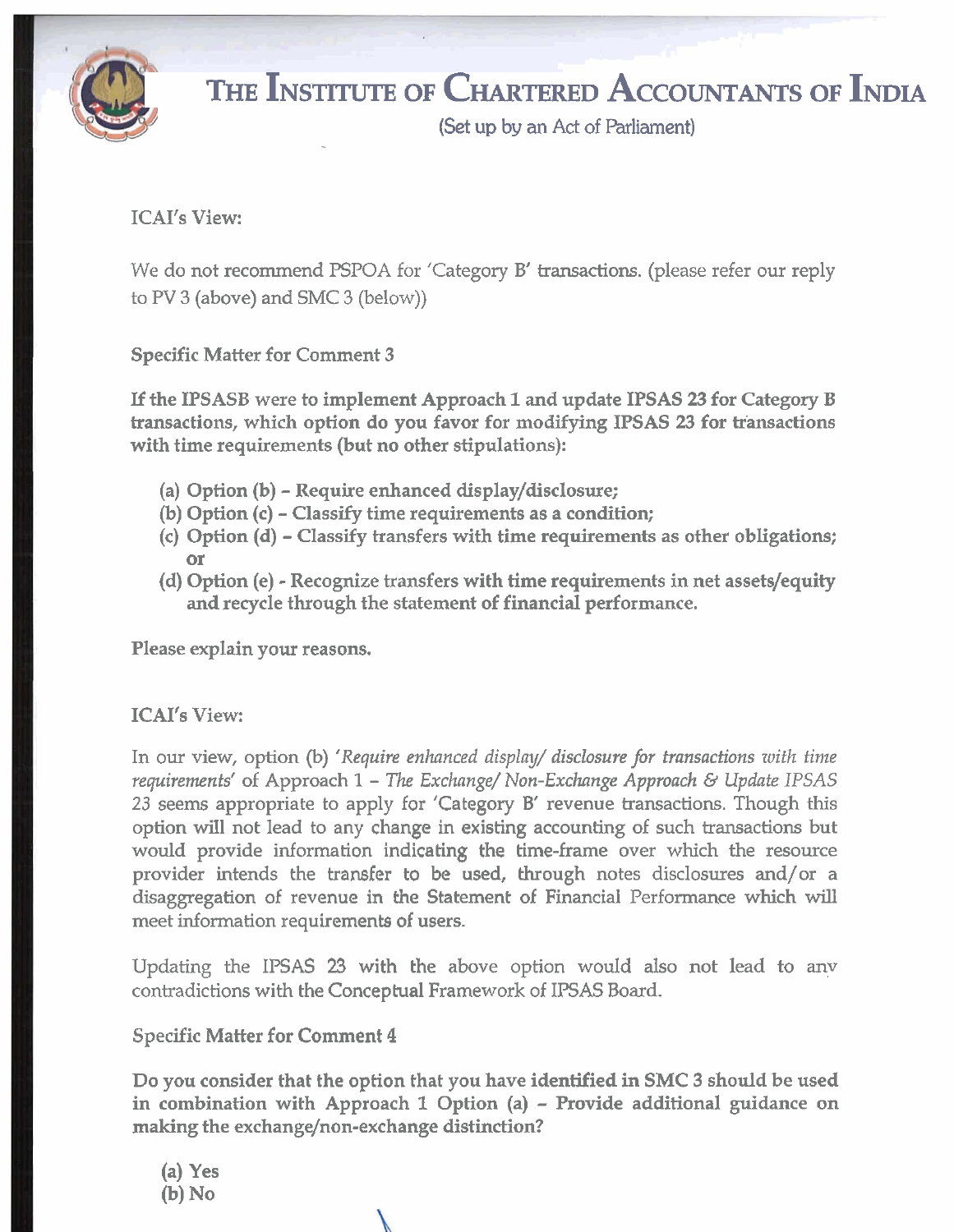

### $\mathcal{D}_{\mathbf{r}}$ THE INSTITUTE OF **CHARTERED ACCOUNTANTS OF INDIA**

(Set up by an **Act** of Parliament)

### Please explain your reasons.

### ICAI's View:

Yes, we agree that the option (b) – 'Require enhanced display/ disclosure' as identified by us as the appropriate option for updating IPSAS 23 should be used in combination with option (a) – *'Provide additional guidance on making the exchange*/non*exchange distinction'.* 

Using option (b) alone for updating the IPSAS 23 would not serve the purpose completely as it may resolve the issue with regard to 'Category B' transactions but will not resolve the issues with regard to exchange and non-exchange determination.

Distinction of exchange and non-exchange transactions is very important in Government Sector and additional guidance may be required with regard to what "directly" and "approximately equal value" currently used in the definitions of exchange and non-exchange transactions, which are difficult to apply for determination of exchange and non-exchange transactions, as identified in this CP.

Accordingly, option (b) would need to be exercised along with the option (a).

### Preliminary View 4

The IPSASB considers that accounting for capital grants should be explicitly addressed within IPSAS.

Do you agree with the IPSASB's Preliminary View **4?** If not please give your reasons.

### ICAI's View:

We agree that capital grants have not been discussed explicitly in the existing IPSAS 23 and the same should be discussed explicitly.

### Specific Matter for Comment 5

(a) Has the IPSASB identified the main issues with capital grants? If you think that there are other issues with capital grants, please identify them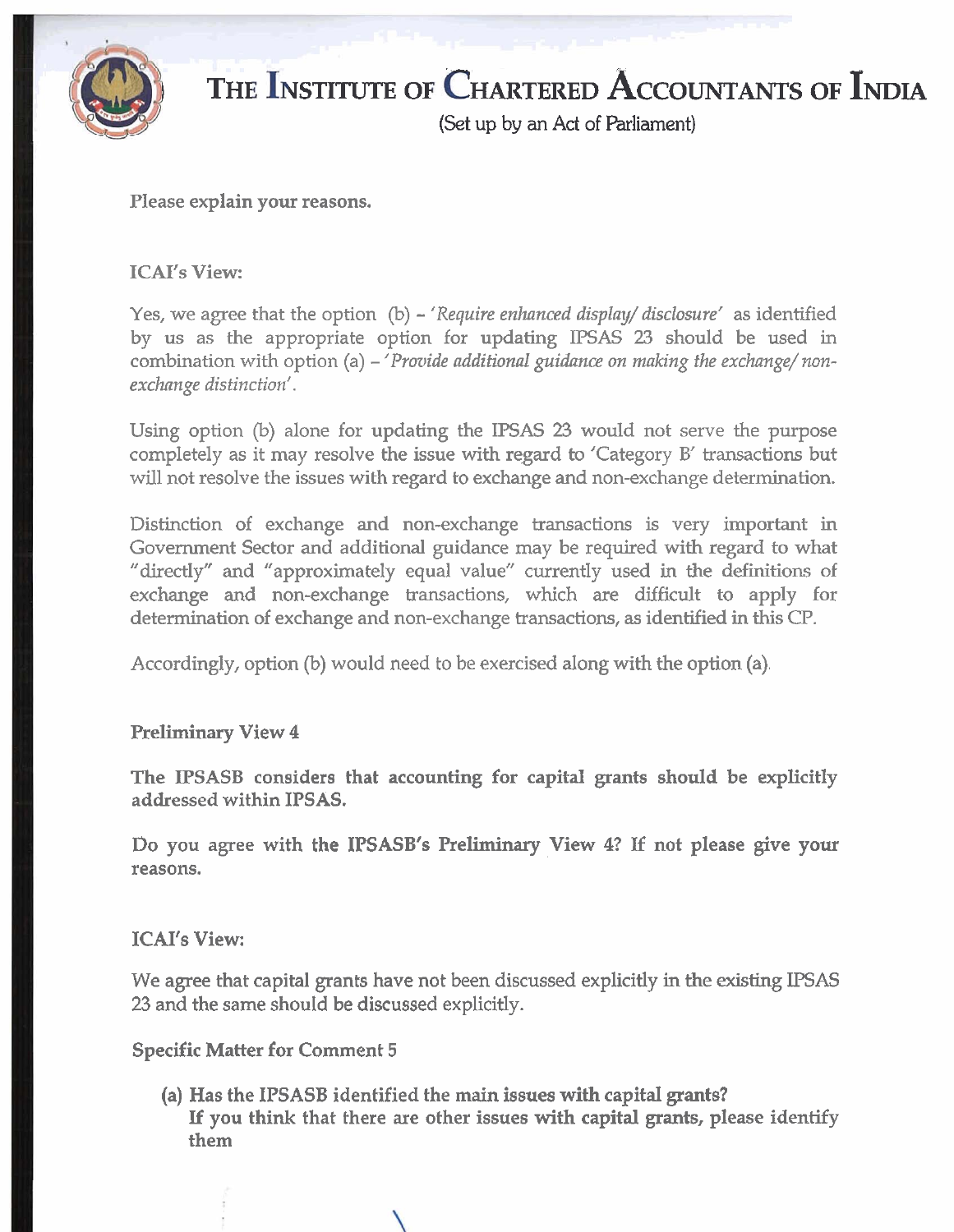

**(Set** up by an **Ad** of Parliament)

(b) Do you have any proposals for accounting for capital grants that the IPSASB should consider?

Please explain your issues and proposals.

### ICAI's View:

Yes, we agree with the issues as identified in this Consultation Paper with regard to Capital Grants.

### Specific Matter for Comment **6**

Do you consider that the IPSASB should:

- (a) Retain the existing requirements for services in- kind, which permit, but do not require recognition of services in-kind; or
- **(b)** Modify requirements to require services in-kind that meet the definition of an asset to be recognised in the financial statements provided that they can be measured in a way that achieves the qualitative characteristics and takes account of the constraints on information; or
- (c) **An** alternative approach.

Please explain your reasons. If you favor **an** alternative approach please identify that approach and explain it.

### ICAI's View:

IPSAS Board may consider to adopt option (b) (from above mentioned options) modify the requirements to require services in kind that meet the definition of an asset to be recognised in the financial statements provided that the same can be measured in a way that achieves the qualitative characteristics and takes account of the constraints on information.

However, the IPSASB may consider prescribing an alternative to record services-in kind at nominal value (symbolic value) of Currency Unit I/- (with a detailed disclosure for the services in the notes to financial statements).

### Preliminary View 5

The IPSASB is of the view that non-exchange transactions related to universally accessible services and collective services impose no performance obligations on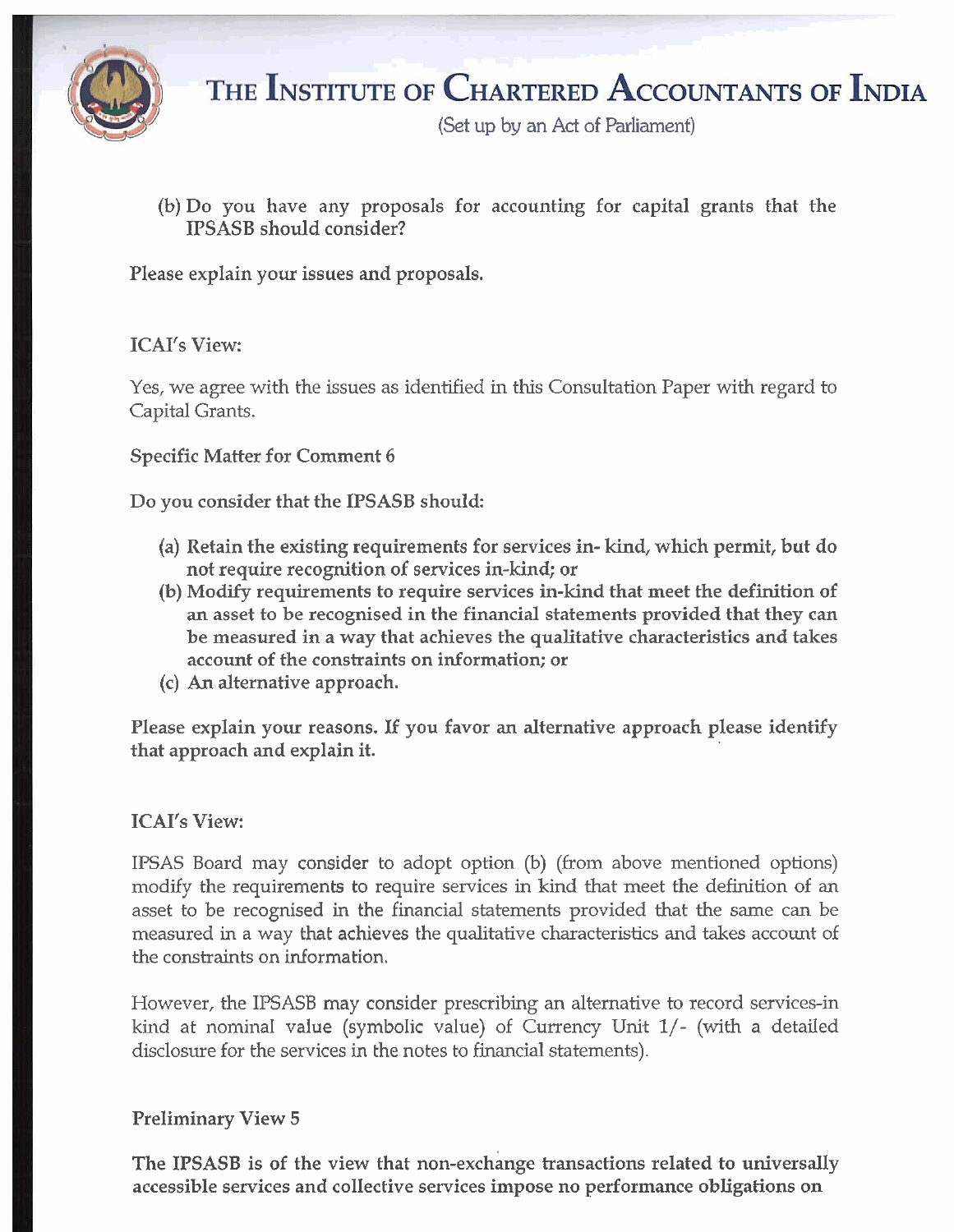

**(Set up by an Act of Parliament)** 

the resource recipient. These non-exchange transactions should therefore be accounted for under The Extended Obligating Event Approach.

Do you agree with the IPSASB's Preliminary View **5?** If not, please give your reasons.

### ICAI's View:

We agree with the IPSASB's preliminary view. Non-Exchange transactions related to universally accessible services and collective services that impose no performance obligations on the resource recipient should be accounted for under the *Extended Obligating Event Appronclt* (reverse **IFSAS** 23 approach).

### Preliminary View *6*

The IPSASB is of the view that, because there is no obligating event related to non-exchange transactions for universally accessible services and collective services, resources applied for these types of non-exchange transactions should be expensed as services are delivered.

Do you agree with the IPSASB's Preliminary View *6?* If not, please give your reasons.

### ICAI's View:

We agree with the views of IPSASB that the resources applied for non-exchange transactions related to universally accessible services and collective services should be expensed as services are delivered as there may be no obligating event in such cases.

### Preliminary View 7

The IPSASB is of the view that where grants, contributions and other transfers contain either performance obligations or stipulations they should be accounted

for using the PSPOA which is the counterpart to the IPSASB's preferred approach for revenue.

Do you agree with the IPSASB's Preliminary View **7?** If not, please give your reasons.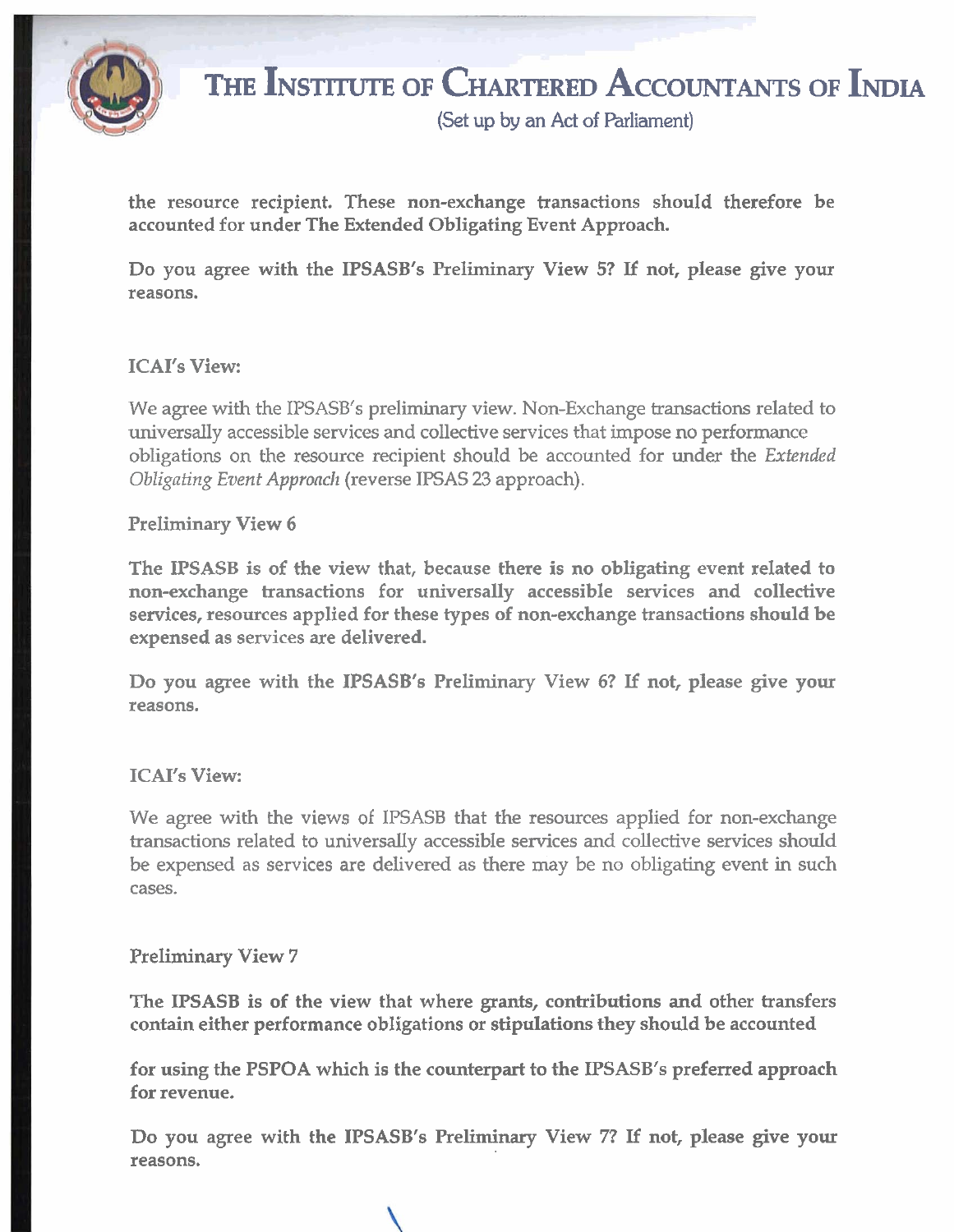

**(Set up** by an **Act** of Parliament)

### ICAI's View:

The Consultation Paper in the paragraph 6.42 provides that the approach in a Non-Exchange Expenses Standard should be mirror to the approach adopted for equivalent revenue transactions. The grants, contributions and other transfers with performance obligation or stipulations would be classified as 'Category B' transactions. Therefore, we suggest that the grants, contributions and other transfers that contain either performance obligations or stipulations should be accounted for using the Extended Obligating Event Approach (reverse updated IPSAS 23 approach) as we are in favour of updating IPSAS 23 (see our reply to preliminary view 2 & 3) instead of adopting the PSPOA for 'Category B' transactions.

It may also be noted that the result for the recognition of expenses in case of "Multiyear Research Grant" (Category B transaction), on page no. 85-87of Appendix B on "illustrative examples", is same under both approaches as suggested in this CP.

### Preliminary view 8

The Board considers that at initial recognition, non-contractual receivables should be measured at face value (legislated amount) of the transaction(s) with any amount expected to be uncollectible identified as an impairment.

Do you agree with the IPSASB's Preliminary View **8?** If not, please give your reasons.

### ICAI's View:

We agree with the IPSASB's preliminary view to measure non-contractual receivables at face value (legislated amount) of the transaction(s) with any amount expected to be uncollectible identified as impairment at the initial recognition.

### Preliminary View 9

The IPSASB considers that subsequent measurement of non-contractual receivables should use the fair value approach.

Do you agree with the IPSASB's Preliminary View **91** If not, please give your reasons.